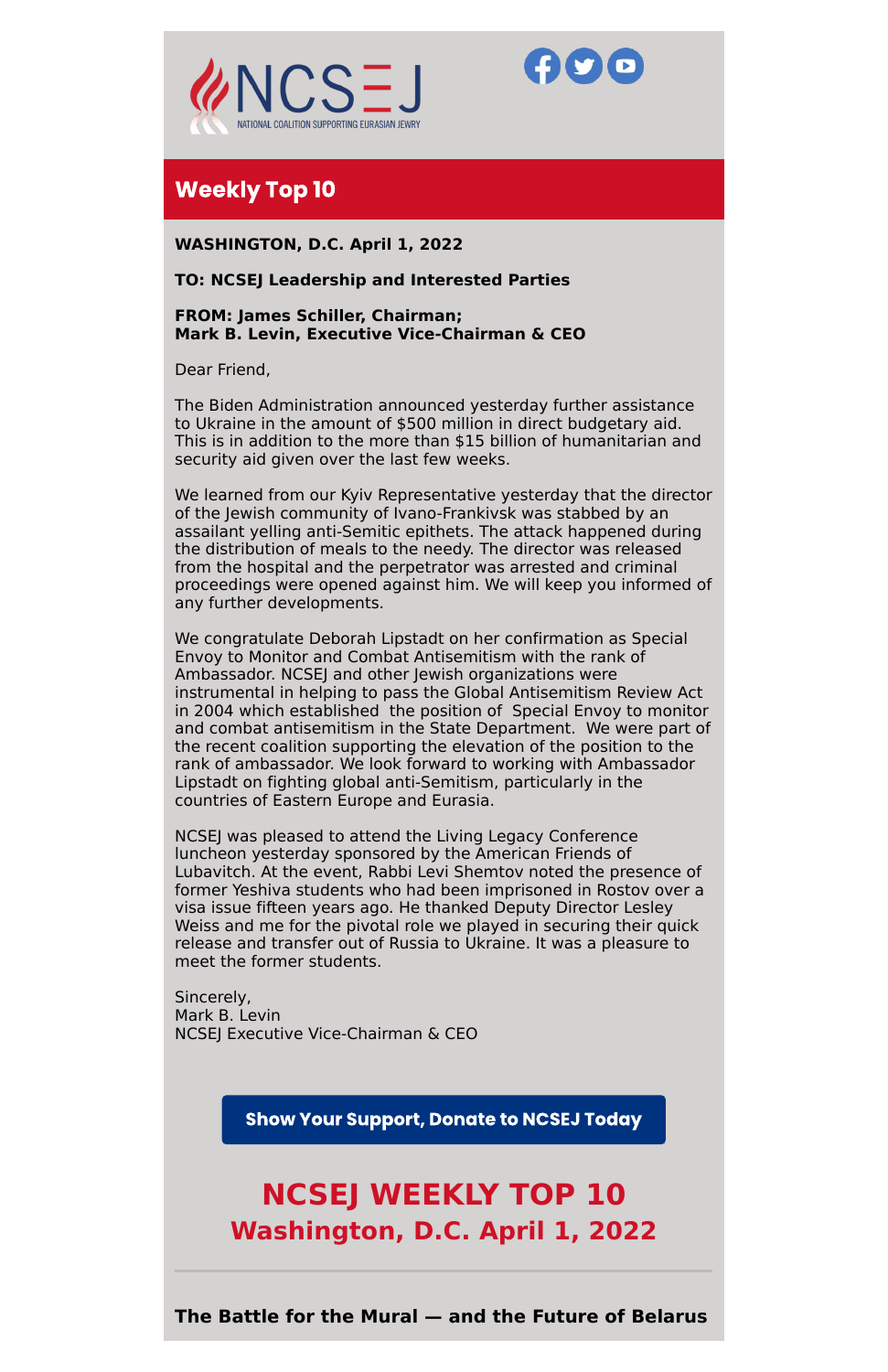#### **Sarah A. Topol New York Times | March 30, 2022**

As his family slept, the man spent his nights planning. There were about 40 security cameras among the three buildings in central Minsk, maybe even more. He had long ago calculated their blind spots. He knew there was only one place in the shared courtyard they didn't see. It took him a day to map out the best approach. The group had decided that they would act in the evening, when there would be enough people on the street so that their actions would not arouse suspicion but not so many that someone would be likely to report them to the police. He wasn't afraid for himself as much as for the rest of them. If they got caught, it would be his fault.

They positioned their spotters to watch for the Belarusian security services, the *siloviki*. They agreed on a plan to create an emergency diversion if they arrived.

On the morning of Feb. 25, he took a white piece of cloth the size of a flag and painted it quickly. It would take four hours to dry. When it was ready, he folded it deliberately, carefully aligning the fabric to make sure it would take the least amount of time to unfurl. He attached carabiners to the corners and put it in a bag.

As he made his way to the fence next to the utility shed, the man felt only anger — a voice in his head that demanded to know *how* can <sup>a</sup> person be afraid to do something like this? When he reached the fence, he hooked up the carabiners, then threw the cloth over the top. It unfurled in seconds. He fastened the bottom and stepped back. Weeks of planning ended in minutes. In the purple light, the banner was ethereal and simple — the logo of their group, a peace sign and the words NO WAR.

**Read the Full [Article](https://www.nytimes.com/2022/03/30/magazine/belarus-mural.html) Here**

#### **Azerbaijan opens tourism office in Tel Aviv Jerusalem Post Staff Jerusalem Post | March 31, 2022**

Last week, the Azerbaijan Tourism Board (ATB) announced the opening of its official representation at Herbert Samuel Dock in Tel Aviv. The new office reflects the ATB's strategy to embrace the opportunity for change and invites travelers to take a new look at what Azerbaijan has to offer in this new era.

"We are delighted to announce the opening of our new representative office in Tel Aviv. This office will serve to establish fruitful collaborations with our Israeli counterparts, while increasing awareness about Azerbaijan among Israelis, maintaining day-to-day management and administration related to tourism promotion, along with detailed market research, and bring Azerbaijan and Israel even closer," said Florian Sengstschmid, Chief Executive Officer of the Azerbaijan Tourism Board.

The new office will be working with all of the major travel agents, tour operators and airlines that are currently resuming their direct three-hour flights to Baku.

**Read the Full [Article](https://www.jpost.com/business-and-innovation/all-news/article-702891) Here**

# **Ukraine starts spring sowing campaign in 20 regions Ukrinform | March 31, 2022**

Prime Minister Denys Shmyhal said this in a video address, Ukrinform reports.

"The sowing campaign has already started in 20 regions of Ukraine.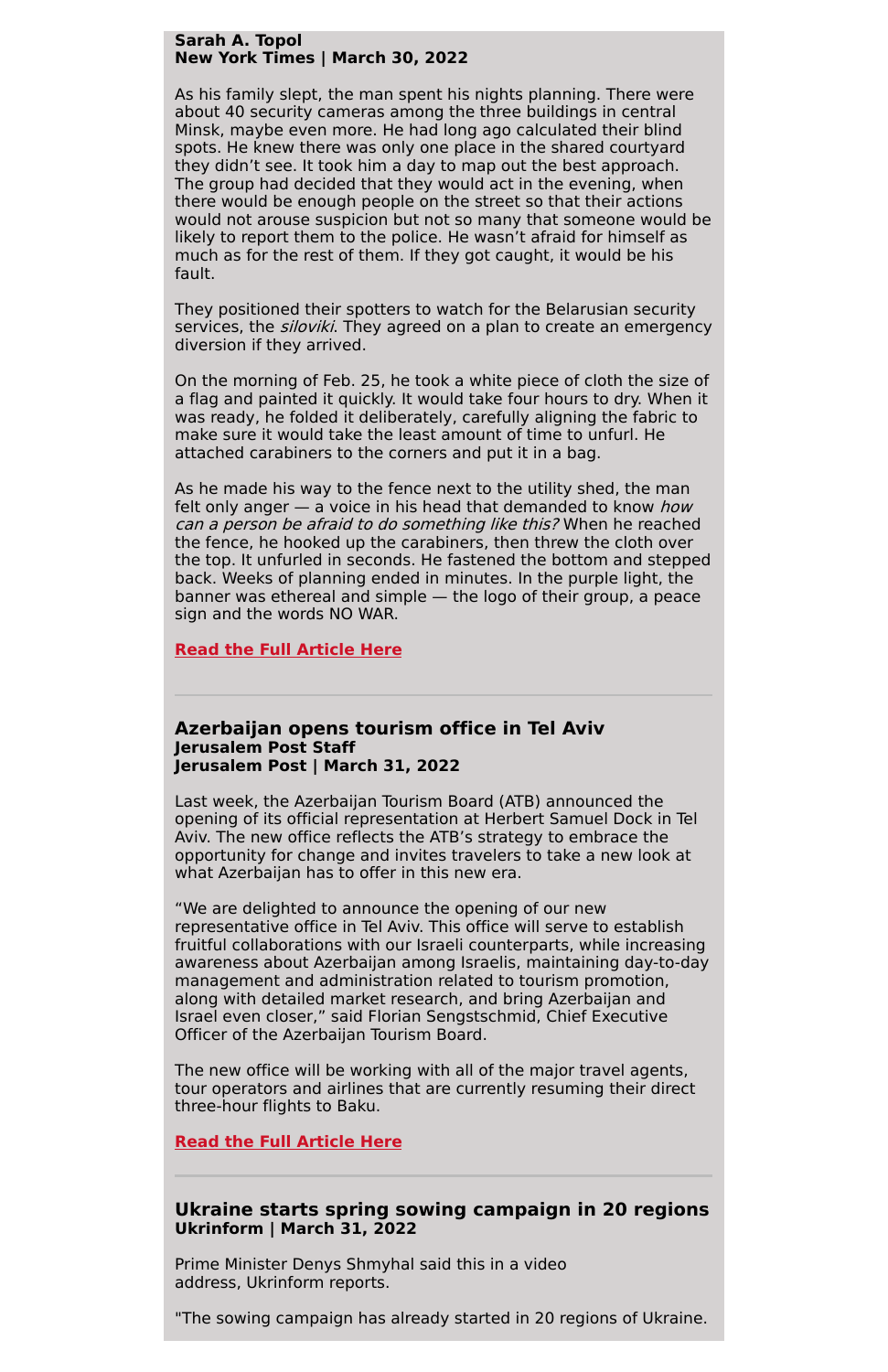This is really good news, because on the same day last year, the sowing campaign began in only 15 regions," Shmyhal said.

According to available data, the projected area of sowing is 6 million hectares of land. This is 80% of the area sown last year.

"Today, our farmers are no less courageous and loyal to their front. As the future food security of the country and the world depends on them. We thank them for their courage and dedication to their work," Shmyhal said.

The head of government added that due to the state order for social products, the food industry would expand new capacities and hire new workers, in particular this relates to 300 such enterprises.

**Read the Full [Article](https://www.ukrinform.net/rubric-economy/3444838-ukraine-starts-spring-sowing-campaign-in-20-regions.html) Here**

### **Putin Signs Decree Creating Ruble Payment System For Russian Gas To Bolster Currency RFE/RL Russian Service Radio Free Europe | March 31, 2022**

President Vladimir Putin has signed a decree forcing some purchasers of Russian gas to set up a special account to pay for their supplies as the country tries to cope with the impact of Western sanctions imposed because of Moscow's unprovoked invasion of Ukraine last month.

Wilhelm spoke to the *Jerusalem Post* on Wednesday and denied the report. "This is a complete, utter lie; there were no beatings and nothing of the sort. The only reason we left is this damn war: because of the sirens and missiles that fell nearby. There is no other reason for us to leave Ukraine."

Putin said after signing the decree that, from April 1, buyers of Russian gas from what Russia deems "unfriendly" countries would have to set up special "K-accounts" to transfer their payments. Once the payment is received, the funds will be exchanged into rubles. The entire payment facility will be set up and run through Russia's Gazprombank, a subsidiary of state energy giant Gazprom.

Putin also said any country refusing to use the payment mechanism will be in violation of their contracts and face "corresponding repercussions."

European leaders have rejected paying for deliveries in rubles, saying such a move would undermine sanctions imposed on Moscow because of the war in Ukraine.

It is not clear if Russia can demand that buyers with contracts already agreed upon use the mechanism.

**Read the Full [Article](https://www.rferl.org/a/russia-putin-signs-ruble-payment-gas/31779935.html) Here**

## **War in Ukraine: Uman Jews Deny Russian Claim Synagogue Used to Store Arms Sam Sokol Haaretz | March 30, 2022**

Ukrainian rabbi Shlomo Wilhelm of Zhytomyr says that reports in the Israeli media claiming that Jews of his city ran away because of antisemitism are false.

The rabbi asked the following from the media: "Please publish this everywhere: The report is a complete lie that harms the Jewish community in Zhytomyr and Ukrainian Jews in general. The Jews of Ukraine are leaving solely because of the war. To say that there has been no antisemitism in recent years - this is a complete lie."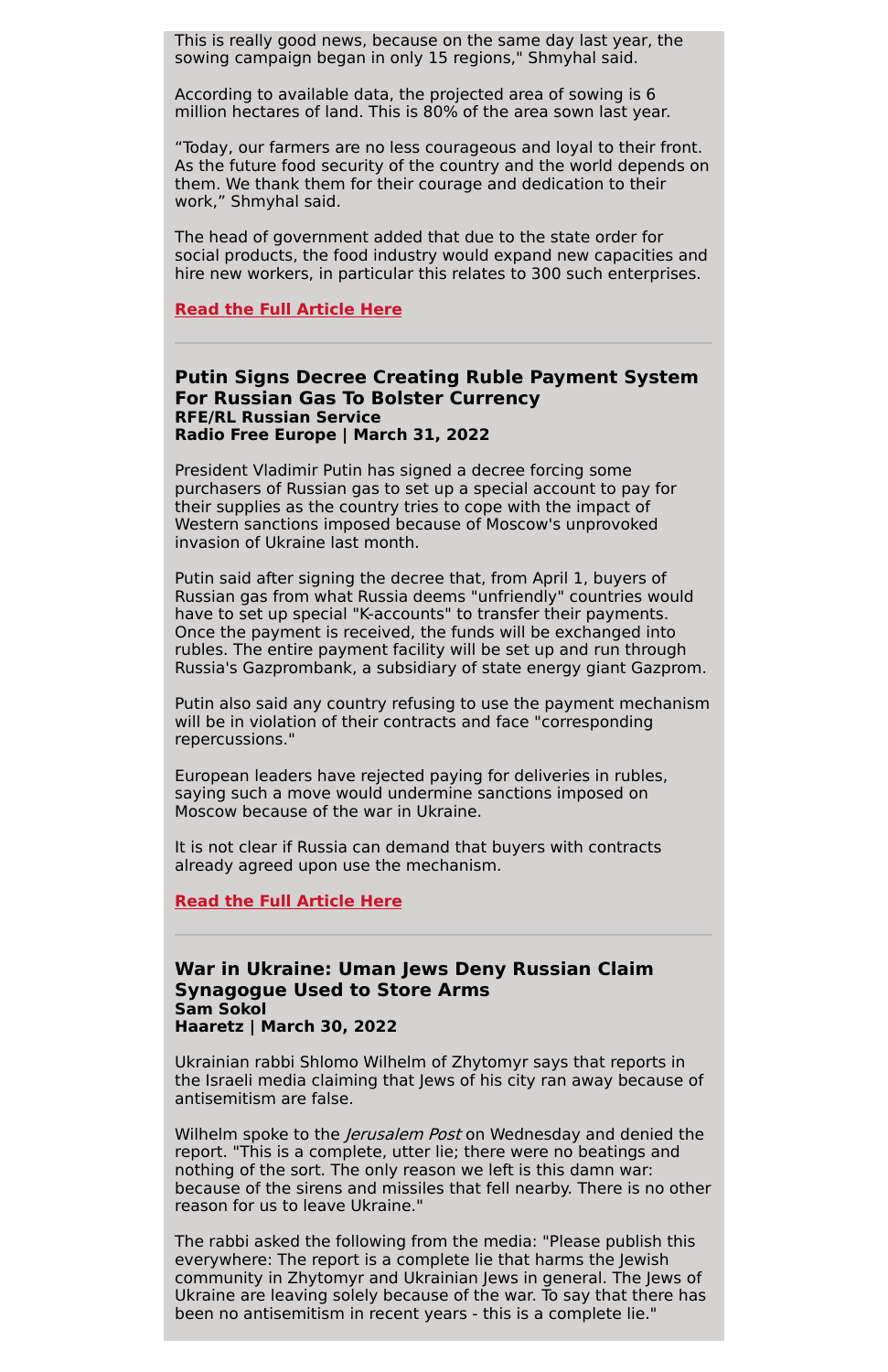#### **Read the Full [Article](https://d1a8dioxuajlzs.cloudfront.net/accounts/10513/original/War%2520in%2520Ukraine_%2520Uman%2520Jews%2520deny%2520Russian%2520claim%2520synagogue%2520used%2520to%2520store%2520arms%2520-%2520Europe%2520-%2520Haaretz.com.pdf?1648756033) Here**

# **Putin Still Thinks Ukraine Will Collapse, Making Diplomacy an Empty Exercise Anshel Pfeffer Haaretz | March 31, 2022**

The headlines in recent days regarding any progress in the Russia-Ukraine peace talks that took place Tuesday in Istanbul should all be taken with a great deal of skepticism – especially the optimistic ones talking of a breakthrough toward a cease-fire agreement.

Most of the Ukrainian proposals made in the talks are not new, and the Russian openness to discussing these proposals is mainly due to their need for more time to redeploy their forces for a new offensive.

The main components of the Ukrainian position in the talks – accepting "neutrality" and the fact that Ukraine will not join NATO; alternative security guarantees from Western powers; and a willingness to negotiate with Russia on the future of the annexed Crimean Peninsula and the separatist enclaves in the Donbas – have already been raised publicly by President Volodymyr Zelenskyy in recent weeks and been largely ignored by the Russians.

## **Read the Full [Article](https://d1a8dioxuajlzs.cloudfront.net/accounts/10513/original/Putin%2520still%2520thinks%2520Ukraine%2520will%2520collapse%252C%2520making%2520diplomacy%2520an%2520empty%2520exercise%2520-%2520Europe%2520-%2520Haaretz.com.pdf?1648756288) Here**

#### **In Ukraine, Israeli medical staff and Jewish volunteers help thousands cope with war's effects Cnaan Liphshiz Jewish Telegraphic Agency | March 25, 2022**

(JTA) — Israeli physicians and Jewish groups are assisting thousands of non-Jews across Ukraine deal with the effects of the Russian invasion into that country.

Near Lviv in Ukraine's west, a field hospital set up this week by the Israeli government with physicians and nurses from the Schneider Children's Medical Center near Tel Aviv has treated at least 160 patients, most of them children, since it opened Tuesday, according to the Jewish News website on Ukrainian Jewry.

There are 66 beds and dozens of staff and volunteers working alongside the medical staff from the Schneider Center at Israel's Kohav Meir hospital — a name that means "shining star" in Hebrew but is also a reference to Golda Meir, an former Israeli prime minister who was born in Kyiv and is seen as an inspiration by many Ukrainians.

Israel and the United States are among a handful of countries that have set up field hospitals in Ukraine. The Israeli one is set up to treat about 150 patients daily, according to Israel Hayom.

Most of the patients have issues unrelated to the fighting but have lost access to medical treatment because of it.

**Read the Full [Article](https://www.jta.org/2022/03/25/global/in-ukraine-israeli-medical-staff-and-jewish-volunteers-help-thousands-cope-with-wars-effects) Here**

**Once branded 'alarmist' over Russian fears, Baltic states call for more military support Phil McCausland NBC News | March 31, 2022**